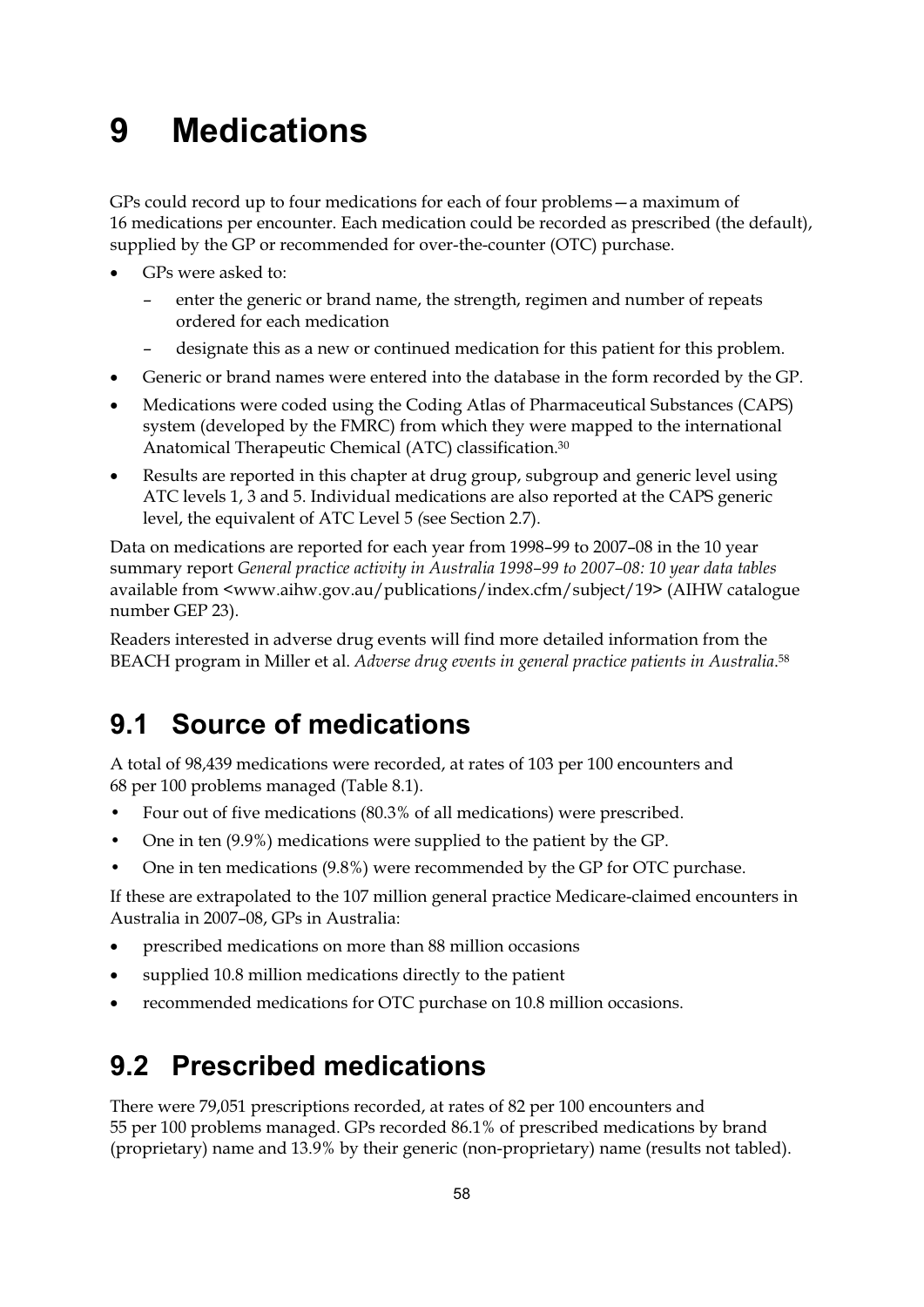On a per problem basis:

- no prescription was given for half (55.6%) of all problems managed
- one prescription was given for 36.7% of problems managed
- two prescriptions were given for 5.9% of problems managed
- three or more prescriptions were rarely given (1.9% of problems managed) (Figure 9.1).



### **Number of repeats**

For 60,733 prescriptions (76.8% of all prescriptions) the GPs recorded 'number of repeats'. The distribution of the specified number of repeats (from nil to more than five) is provided in Figure 9.2. For 34.5% of these prescriptions, the GP specified that no repeats had been prescribed, and for 33.8% five repeats were ordered. The latter proportion reflects the PBS provision of one month's supply and five repeats for many medications used for chronic conditions such as hypertension. The ordering of one or two repeats (16.8% and 10.2%) was also quite common.

### **Age–sex-specific rates of prescribed medications**

Age–sex-specific analysis found similar prescription rates per 100 encounters for males and females (82.1 and 82.7, respectively). It also showed the well-described tendency for the number of prescriptions written at each encounter to rise with the advancing age of the patient, with a rate of 56 per 100 encounters with patients aged less than 25 years rising to 110 per 100 encounters for patients aged 65 years and over (results not tabled).

Figure 9.3, however, demonstrates that the age-based increase lessens if the prescription rate is related to problems. This suggests that the increased prescription rate in older patients is largely accounted for by the increased number of health problems they have managed at an encounter.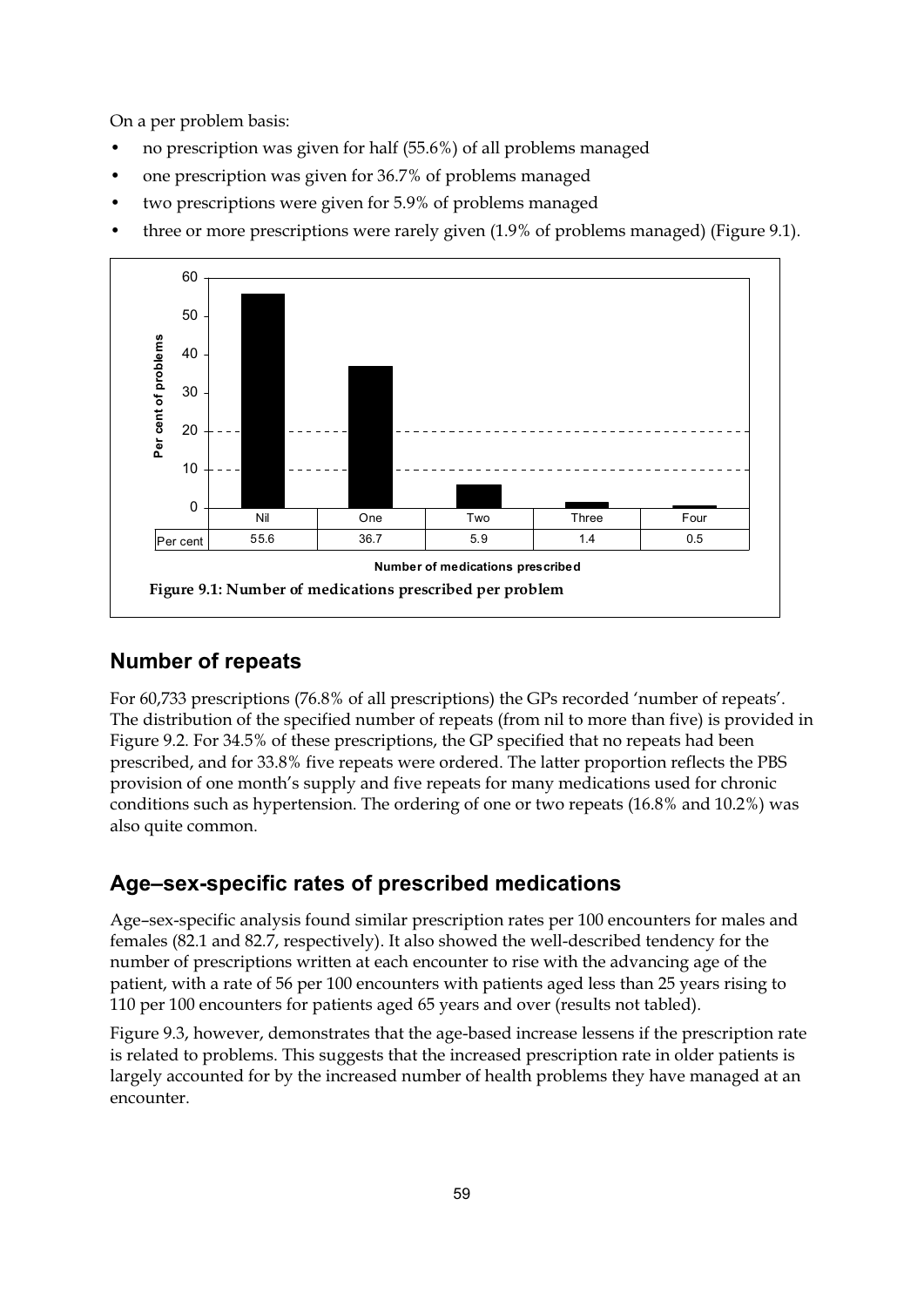



### **Types of medications prescribed**

Table 9.1 shows the distribution of prescribed medications using the WHO ATC classification.30 This allows comparison with other data sources such as those produced by Medicare Australia for PBS data. The table lists medications in frequency order within ATC levels 1, 3 and 5. Prescriptions are presented as a percentage of total prescriptions and as a rate per 100 encounters with 95% confidence intervals.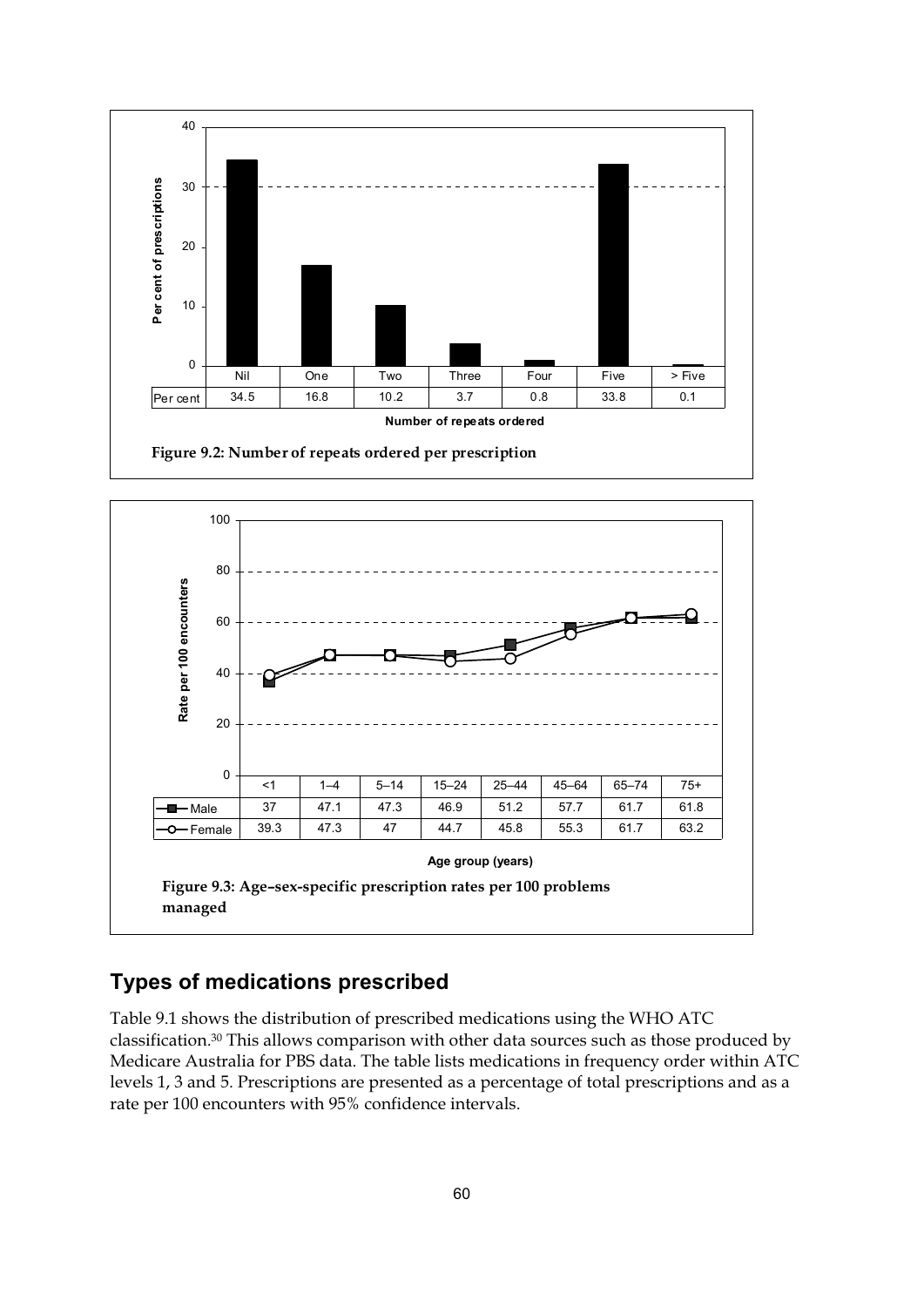| <b>ATC</b><br>Level 1 | <b>ATC Level 3</b>                                                 | <b>ATC Level 5</b>                              |        | Per cent of<br>scripts<br>Number $(n = 79,051)$ | Rate per<br>100 encs $(a)$<br>$(n = 95,898)$ | 95%<br>LCL | 95%<br><b>UCL</b> |
|-----------------------|--------------------------------------------------------------------|-------------------------------------------------|--------|-------------------------------------------------|----------------------------------------------|------------|-------------------|
| Nervous system        |                                                                    |                                                 | 17,051 | 21.6                                            | 17.8                                         | 17.1       | 18.5              |
|                       | Other analgesics and antipyretics                                  |                                                 | 4,933  | 6.2                                             | 5.1                                          | 4.8        | 5.5               |
|                       |                                                                    | Paracetamol                                     | 2,381  | 3.0                                             | 2.5                                          | 2.2        | 2.7               |
|                       |                                                                    | Paracetamol combinations<br>excl. psycholeptics | 1,922  | 2.4                                             | 2.0                                          | 1.8        | 2.2               |
|                       |                                                                    | Acetylsalicylic acid                            | 622    | 0.8                                             | 0.7                                          | 0.6        | 0.7               |
|                       | Antidepressants                                                    |                                                 | 3,254  | 4.1                                             | 3.4                                          | 3.2        | 3.6               |
|                       |                                                                    | Sertraline                                      | 586    | 0.7                                             | 0.6                                          | 0.5        | 0.7               |
|                       | Opioids                                                            |                                                 | 2,921  | 3.7                                             | 3.1                                          | 2.8        | 3.3               |
|                       |                                                                    | Oxycodone                                       | 989    | 1.3                                             | 1.0                                          | 0.9        | 1.2               |
|                       |                                                                    | Tramadol                                        | 817    | 1.0                                             | 0.9                                          | 0.8        | 0.9               |
|                       | Anxiolytics                                                        |                                                 | 1,855  | 2.4                                             | 1.9                                          | 1.7        | 2.1               |
|                       |                                                                    | Diazepam                                        | 1,057  | 1.3                                             | 1.1                                          | 1.0        | 1.2               |
|                       |                                                                    | Oxazepam                                        | 537    | 0.7                                             | 0.6                                          | 0.5        | 0.6               |
|                       | Hypnotics and sedatives                                            |                                                 | 1,592  | 2.0                                             | 1.7                                          | 1.5        | 1.8               |
|                       |                                                                    | Temazepam                                       | 1.054  | 1.3                                             | 1.1                                          | 1.0        | 1.2               |
|                       |                                                                    | Venlafaxine                                     | 531    | 0.7                                             | 0.6                                          | 0.5        | 0.6               |
|                       | Antipsychotics                                                     |                                                 | 1,056  | 1.3                                             | 1.1                                          | 1.0        | 1.2               |
|                       |                                                                    | Prochlorperazine                                | 544    | 0.7                                             | 0.6                                          | 0.5        | 0.6               |
|                       | Antiepileptics                                                     |                                                 | 516    | 0.7                                             | 0.5                                          | 0.5        | 0.6               |
|                       | Cardiovascular system                                              |                                                 | 15,863 | 20.1                                            | 16.5                                         | 15.6       | 17.5              |
|                       | Lipid modifying agents, plain                                      |                                                 | 3,407  | 4.3                                             | 3.6                                          | 3.3        | 3.8               |
|                       |                                                                    | Atorvastatin                                    | 1,664  | 2.1                                             | 1.7                                          | 1.6        | 1.9               |
|                       |                                                                    | Simvastatin                                     | 879    | 1.1                                             | 0.9                                          | 0.8        | 1.0               |
|                       | ACE inhibitors, plain                                              |                                                 | 2,487  | 3.2                                             | 2.6                                          | 2.4        | 2.8               |
|                       |                                                                    | Perindopril                                     | 1,133  | 1.4                                             | 1.2                                          | 1.1        | 1.3               |
|                       |                                                                    | Ramipril                                        | 772    | 1.0                                             | 0.8                                          | 0.7        | 0.9               |
|                       | Angiotensin ii antagonists, plain                                  |                                                 | 2,114  | 2.7                                             | 2.2                                          | 2.0        | 2.4               |
|                       |                                                                    | Irbesartan                                      | 919    | 1.2                                             | 1.0                                          | 0.9        | 1.1               |
|                       |                                                                    | Candesartan                                     | 597    | 0.8                                             | 0.6                                          | 0.5        | 0.7               |
|                       |                                                                    | Telmisartan                                     | 503    | 0.6                                             | 0.5                                          | 0.4        | 0.6               |
|                       | Beta blocking agents                                               |                                                 | 1,651  | 2.1                                             | 1.7                                          | 1.6        | 1.9               |
|                       |                                                                    | Atenolol                                        | 835    | 1.1                                             | 0.9                                          | 0.8        | 1.0               |
|                       | Selective calcium channel blockers with<br>mainly vascular effects |                                                 | 1,510  | 1.9                                             | 1.6                                          | 1.4        | 1.7               |
|                       |                                                                    | Amlodipine                                      | 689    | 0.9                                             | 0.7                                          | 0.6        | 0.8               |
|                       | Angiotensin ii antagonists, combinations                           |                                                 | 1,215  | 1.5                                             | 1.3                                          | 1.1        | $1.4$             |
|                       |                                                                    | Irbesartan and diuretics                        | 723    | 0.9                                             | 0.8                                          | 0.7        | 0.9               |

#### **Table 9.1: Distribution of prescribed medications, by ATC levels 1, 3 and 5**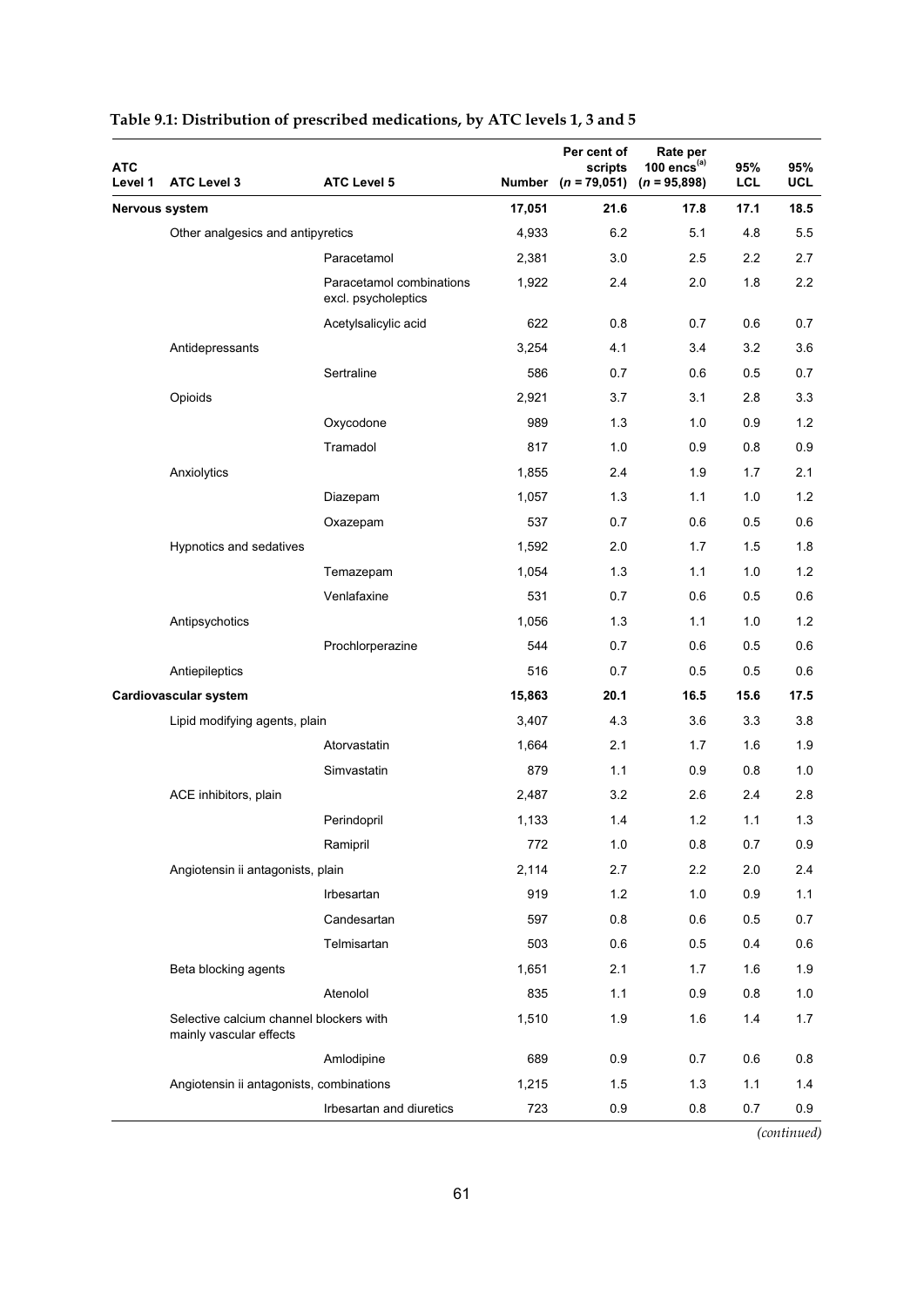| <b>ATC</b><br>Level 1 | <b>ATC Level 3</b>                                                | <b>ATC Level 5</b>                                            |        | Per cent of<br>scripts<br>Number $(n = 79,051)$ | Rate per<br>100 encs $(a)$<br>$(n = 95,898)$ | 95%<br><b>LCL</b> | 95%<br><b>UCL</b> |
|-----------------------|-------------------------------------------------------------------|---------------------------------------------------------------|--------|-------------------------------------------------|----------------------------------------------|-------------------|-------------------|
|                       | High-ceiling diuretics                                            |                                                               | 584    | 0.7                                             | 0.6                                          | 0.5               | 0.7               |
|                       |                                                                   | Furosemide                                                    | 581    | 0.7                                             | 0.6                                          | 0.5               | 0.7               |
|                       | ACE inhibitors, combinations                                      |                                                               | 551    | 0.7                                             | 0.6                                          | 0.5               | 0.6               |
|                       | Selective calcium channel blockers with direct<br>cardiac effects |                                                               | 497    | 0.6                                             | 0.5                                          | 0.5               | 0.6               |
|                       | Anti-infectives for systemic use                                  |                                                               | 15,219 | 19.3                                            | 15.9                                         | 15.3              | 16.5              |
|                       | Beta-lactam antibacterials, penicillins                           |                                                               | 5,930  | 7.5                                             | 6.2                                          | 5.9               | 6.5               |
|                       |                                                                   | Amoxicillin                                                   | 3,330  | 4.2                                             | 3.5                                          | 3.2               | 4.2               |
|                       |                                                                   | Amoxicillin and enzyme<br>inhibitor                           | 1,648  | 2.1                                             | 1.7                                          | 1.6               | 1.9               |
|                       | Other beta-lactam antibacterials                                  |                                                               | 2,962  | 3.8                                             | 3.1                                          | 2.9               | 3.3               |
|                       |                                                                   | Cefalexin                                                     | 2,333  | 3.0                                             | 2.4                                          | 2.3               | 2.6               |
|                       |                                                                   | Cefaclor                                                      | 565    | 0.7                                             | 0.6                                          | 0.5               | 0.7               |
|                       | Macrolides, lincosamides and streptogramins                       |                                                               | 2,168  | 2.7                                             | 2.3                                          | 2.1               | 2.5               |
|                       |                                                                   | Roxithromycin                                                 | 1,174  | 1.5                                             | 1.2                                          | 1.1               | 1.4               |
|                       | Viral vaccines                                                    |                                                               | 954    | 1.2                                             | 1.0                                          | 0.9               | 1.1               |
|                       | Tetracyclines                                                     |                                                               | 822    | 1.0                                             | 0.9                                          | 0.8               | 1.0               |
|                       |                                                                   | Doxycycline                                                   | 702    | 0.9                                             | 0.7                                          | 0.6               | 0.8               |
|                       | Sulfonamides and trimethoprim                                     |                                                               | 622    | 0.8                                             | 0.7                                          | 0.6               | 0.7               |
|                       | Alimentary tract and metabolism                                   |                                                               | 7,561  | 9.6                                             | 7.9                                          | 7.5               | 8.3               |
|                       |                                                                   | Drugs for peptic ulcer and gastro-oesophageal reflux          | 2,868  | 3.6                                             | 3.0                                          | 2.8               | 3.2               |
|                       |                                                                   | Esomeprazole                                                  | 1,121  | 1.4                                             | 1.2                                          | 1.1               | 1.3               |
|                       |                                                                   | Pantoprazole                                                  | 510    | 0.6                                             | 0.5                                          | 0.5               | 0.6               |
|                       |                                                                   | Omeprazole                                                    | 478    | 0.6                                             | 0.5                                          | 0.4               | 0.6               |
|                       | Propulsives                                                       |                                                               | 612    | 0.8                                             | 0.6                                          | 0.6               | 0.7               |
|                       |                                                                   | Metoclopramide                                                | 530    | 0.7                                             | 0.6                                          | 0.5               | 0.6               |
|                       | Blood glucose lowering drugs, excl. insulins                      |                                                               | 2,035  | 2.6                                             | 2.1                                          | 1.9               | $2.3\,$           |
|                       |                                                                   | Metformin                                                     | 1,134  | 1.4                                             | 1.2                                          | 1.1               | 1.3               |
|                       |                                                                   | Gliclazide                                                    | 512    | 0.7                                             | 0.5                                          | 0.5               | 0.6               |
|                       | <b>Respiratory system</b>                                         |                                                               | 4,871  | 6.2                                             | 5.1                                          | 4.8               | 5.4               |
|                       | Adrenergics, inhalants                                            |                                                               | 2,515  | 3.2                                             | 2.6                                          | 2.4               | 2.8               |
|                       |                                                                   | Salbutamol                                                    | 1,241  | 1.6                                             | 1.3                                          | 1.2               | 1.4               |
|                       |                                                                   | Salmeterol and other drugs for<br>obstructive airways disease | 775    | 1.0                                             | 0.8                                          | 0.7               | 0.9               |
|                       | Other drugs for obstructive airways<br>disease, inhalants         |                                                               | 772    | 1.0                                             | 0.8                                          | 0.7               | 0.9               |
|                       | Decongestants and other nasal preparations<br>for topical use     |                                                               | 731    | 0.9                                             | 0.8                                          | $0.7\,$           | 0.8               |

#### **Table 9.1 (continued): Distribution of prescribed medications, by ATC levels 1, 3 and 5**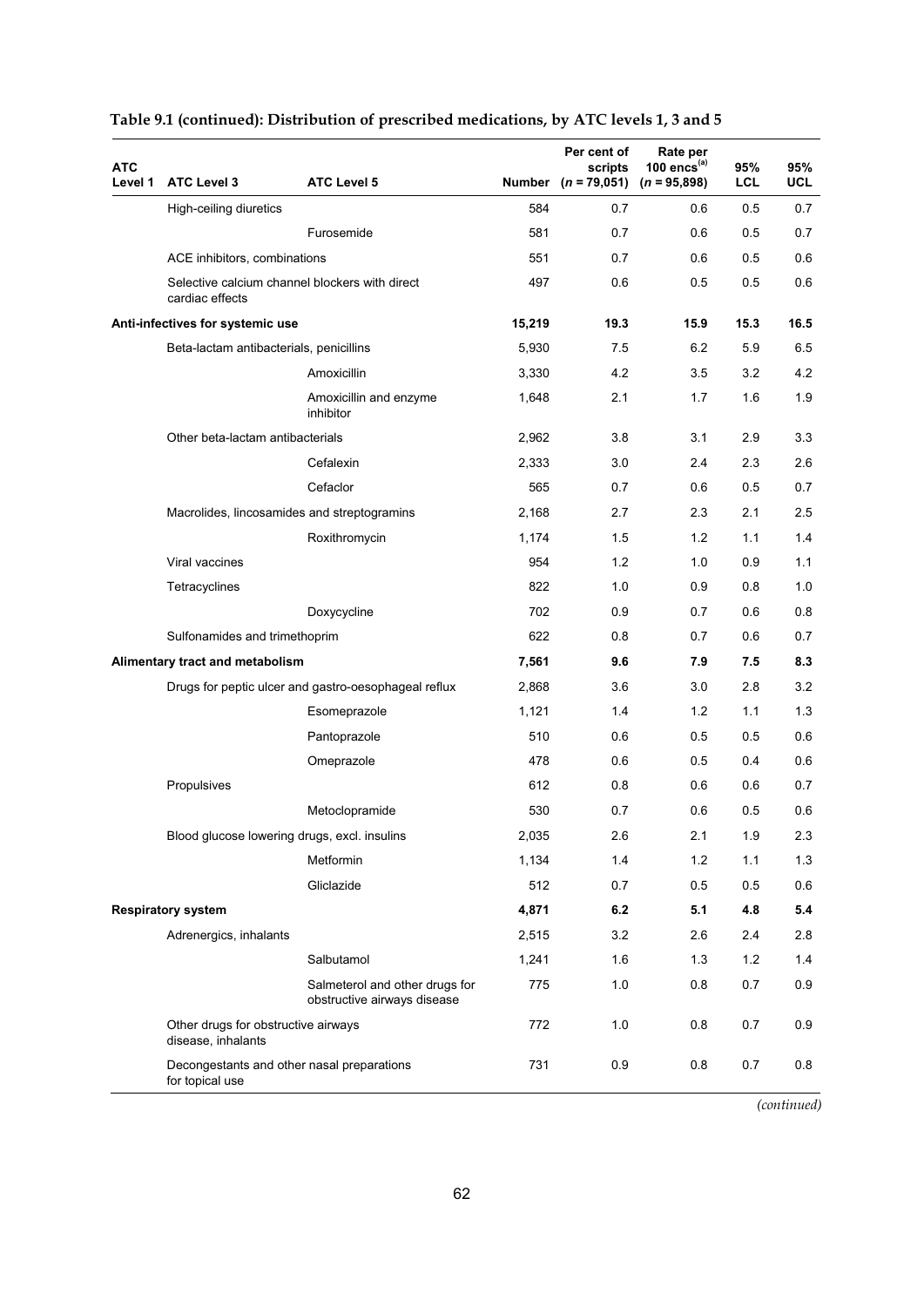| <b>ATC</b><br>Level 1 |                                              | <b>ATC Level 5</b>                                  |                 | Per cent of<br>scripts | Rate per<br>100 encs $(a)$ | 95%               | 95%               |
|-----------------------|----------------------------------------------|-----------------------------------------------------|-----------------|------------------------|----------------------------|-------------------|-------------------|
|                       | <b>ATC Level 3</b><br>Musculoskeletal system |                                                     | Number<br>4,544 | $(n = 79,051)$<br>5.8  | $(n = 95,898)$<br>4.7      | <b>LCL</b><br>4.4 | <b>UCL</b><br>5.0 |
|                       | non-steroid                                  | Anti-inflammatory and antirheumatic products,       | 3,315           | 4.2                    | 3.5                        | 3.2               | 3.7               |
|                       |                                              | Meloxicam                                           | 899             | 1.1                    | 0.9                        | 0.8               | 1.1               |
|                       |                                              | Diclofenac                                          | 743             | 0.9                    | 0.8                        | 0.7               | 0.9               |
|                       |                                              | Drugs affecting bone structure and mineralization   | 620             | 0.8                    | 0.7                        | 0.6               | 0.7               |
|                       | Dermatologicals                              |                                                     | 3,740           | 4.7                    | 3.9                        | 3.7               | 4.1               |
|                       | Corticosteroids, plain                       |                                                     | 2,322           | 2.9                    | 2.4                        | 2.3               | 2.6               |
|                       |                                              | Mometasone                                          | 724             | 0.9                    | 0.8                        | 0.7               | 0.8               |
|                       |                                              | Betamethasone                                       | 688             | 0.9                    | 0.7                        | 0.6               | 0.8               |
|                       | Genitourinary system and sex hormones        |                                                     | 3,237           | 4.1                    | 3.4                        | 3.2               | 3.6               |
|                       |                                              | Hormonal contraceptives for systemic use            | 1,664           | 2.1                    | 1.7                        | 1.6               | 1.9               |
|                       |                                              | Levonorgestrel and estrogen                         | 931             | 1.2                    | 1.0                        | 0.9               | 1.1               |
|                       | Estrogens                                    |                                                     | 596             | 0.8                    | 0.6                        | 0.6               | 0.7               |
|                       | <b>Sensory organs</b>                        |                                                     | 2,341           | 3.0                    | 2.4                        | 2.3               | 2.6               |
|                       | Anti-infectives                              |                                                     | 967             | 1.2                    | 1.0                        | 0.9               | 1.1               |
|                       |                                              | Chloramphenicol                                     | 896             | 1.1                    | 0.9                        | 0.9               | 1.0               |
|                       |                                              | Corticosteroids and anti-infectives in combination  | 616             | 0.8                    | 0.6                        | 0.6               | 0.7               |
|                       | <b>Blood and blood-forming organs</b>        |                                                     | 2,056           | 2.6                    | 2.1                        | 2.0               | 2.3               |
|                       | Antithrombotic agents                        |                                                     | 1,475           | 1.9                    | 1.5                        | 1.4               | 1.7               |
|                       |                                              | Warfarin                                            | 1,030           | 1.3                    | 1.1                        | 0.9               | 1.2               |
|                       |                                              | Systemic hormonal preparations, excl. sex hormones  | 1,827           | 2.3                    | 1.9                        | 1.8               | 2.1               |
|                       | Corticosteroids for systemic use, plain      |                                                     | 1,126           | 1.4                    | 1.2                        | 1.1               | 1.3               |
|                       |                                              | Prednisolone                                        | 742             | 0.9                    | 0.8                        | 0.7               | 0.9               |
|                       | Thyroid preparations                         |                                                     | 639             | 0.8                    | 0.7                        | 0.6               | 0.7               |
|                       |                                              | Levothyroxine sodium                                | 636             | 0.8                    | 0.7                        | 0.6               | 0.7               |
|                       | Antineoplastic and immunomodulating agents   |                                                     | 355             | 0.5                    | 0.4                        | 0.3               | 0.4               |
| <b>Various</b>        |                                              |                                                     | 243             | 0.3                    | 0.3                        | 0.2               | 0.3               |
|                       |                                              | Antiparasitic products, insecticides and repellents | 143             | 0.2                    | 0.2                        | 0.1               | 0.2               |
|                       | <b>Total prescribed medications</b>          |                                                     | 79,051          | 100.0                  | 82.4                       | 80.3              | 84.6              |

#### **Table 9.1 (continued): Distribution of prescribed medications, by ATC levels 1, 3 and 5**

(a) Column will not add to 100, as multiple prescriptions could be written at each encounter, and only the most frequent Level 3 and Level 5 drugs are included.

*Note:* ATC—Anatomical Therapeutic Chemical classification; scripts—prescriptions; encs—encounters; LCL—lower confidence limit; UCL—upper confidence limit; excl—excluding; ACE—angiotensin converting enzyme.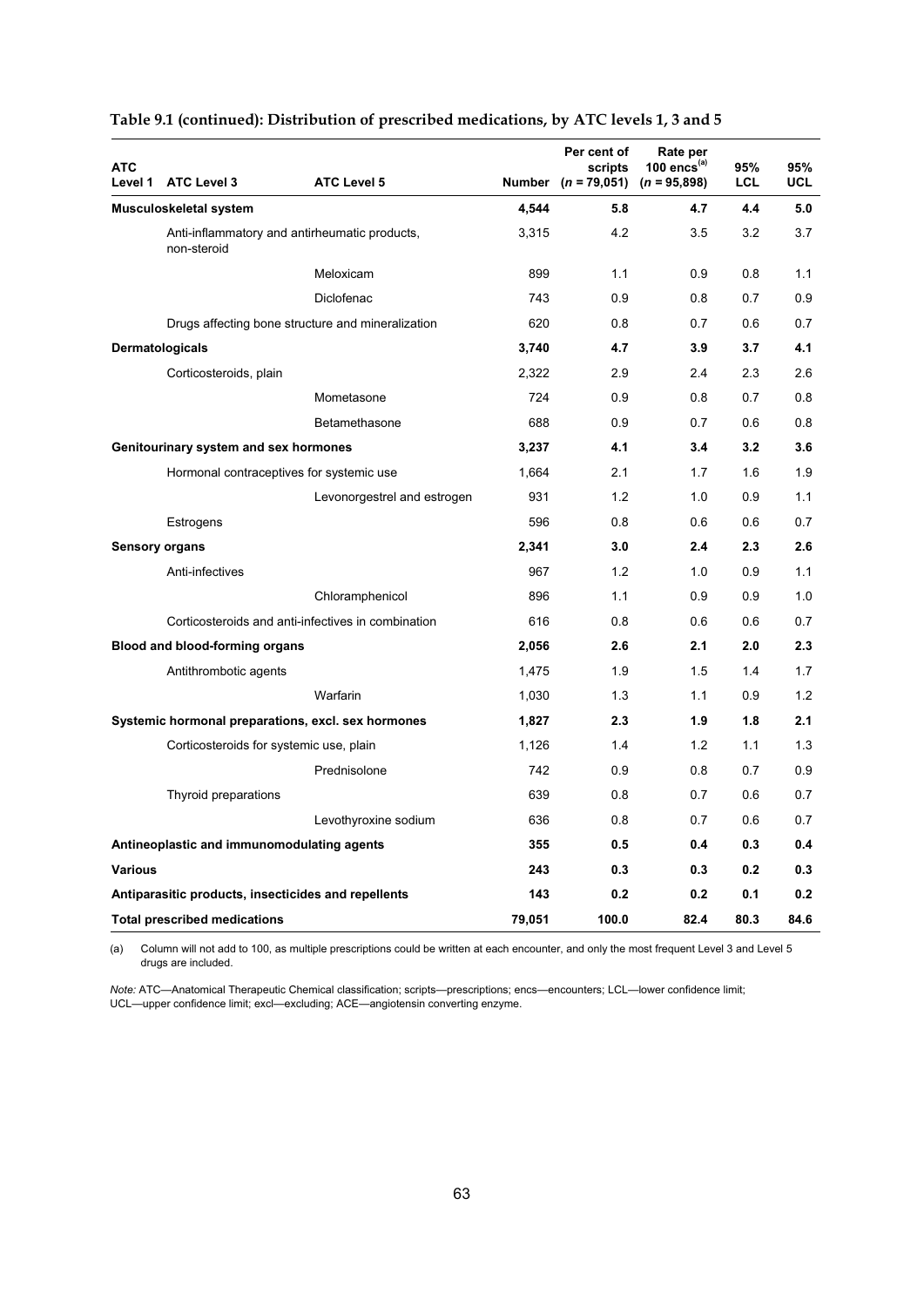### **Most frequently prescribed medications**

The most frequently prescribed individual medications are reported at the CAPS generic level (ATC Level 5 equivalent) in Table 9.2. Together, these 30 medications accounted for 44.3% of all prescribed medications. Of the top five medications, two were antibiotics, two were plain or combination paracetamol, and the fifth was atorvastatin, a lipid-modifying agent, which was among the top five for the first time.

Readers interested in changes in antibiotic prescribing information over time will find more information in Pan et al. *Antibiotic prescribing in Australian general practice: How has it changed from 1990–91 to 2002–03?*<sup>59</sup>

|                                   |               | Per cent of scripts | Rate per 100<br>encounters <sup>(a)</sup> | 95%        | 95%        |
|-----------------------------------|---------------|---------------------|-------------------------------------------|------------|------------|
| <b>Generic medication</b>         | <b>Number</b> | $(n = 79,051)$      | $(n = 95,898)$                            | <b>LCL</b> | <b>UCL</b> |
| Amoxycillin                       | 3,330         | 4.2                 | 3.5                                       | 3.2        | 3.7        |
| Paracetamol                       | 2,381         | 3.0                 | 2.5                                       | 2.2        | 2.7        |
| Cephalexin                        | 2,333         | 3.0                 | 2.4                                       | 2.3        | 2.6        |
| Paracetamol/Codeine               | 1,816         | 2.3                 | 1.9                                       | 1.7        | 2.1        |
| Atorvastatin                      | 1,664         | 2.1                 | 1.7                                       | 1.6        | 1.9        |
| Amoxycillin/Potassium clavulanate | 1,648         | 2.1                 | 1.7                                       | 1.6        | 1.9        |
| Salbutamol                        | 1,283         | 1.6                 | 1.3                                       | 1.2        | 1.5        |
| Roxithromycin                     | 1,174         | 1.5                 | 1.2                                       | 1.1        | 1.4        |
| Metformin                         | 1,134         | 1.4                 | 1.2                                       | 1.1        | 1.3        |
| Perindopril                       | 1,133         | 1.4                 | 1.2                                       | 1.1        | 1.3        |
| Esomeprazole                      | 1,121         | 1.4                 | 1.2                                       | 1.1        | 1.3        |
| Diazepam                          | 1,057         | 1.3                 | 1.1                                       | 1.0        | 1.2        |
| Temazepam                         | 1,054         | 1.3                 | 1.1                                       | 1.0        | 1.2        |
| Warfarin sodium                   | 1,030         | 1.3                 | 1.1                                       | 0.9        | 1.2        |
| Oxycodone                         | 989           | 1.3                 | 1.0                                       | 0.9        | 1.2        |
| Levonorgestrel/Ethinyloestradiol  | 931           | 1.2                 | 1.0                                       | 0.9        | 1.1        |
| Irbesartan                        | 919           | 1.2                 | 1.0                                       | 0.9        | 1.1        |
| Meloxicam                         | 899           | 1.1                 | 0.9                                       | 0.8        | 1.1        |
| Chloramphenicol eye               | 896           | 1.1                 | 0.9                                       | 0.9        | 1.0        |
| Simvastatin                       | 879           | 1.1                 | 0.9                                       | 0.8        | 1.0        |
| Atenolol                          | 835           | 1.1                 | 0.9                                       | 0.8        | 1.0        |
| Tramadol                          | 817           | 1.0                 | 0.9                                       | 0.8        | 0.9        |
| Fluticasone/Salmeterol            | 775           | 1.0                 | 0.8                                       | 0.7        | 0.9        |
| Ramipril                          | 772           | 1.0                 | 0.8                                       | 0.7        | 0.9        |
| Mometasone                        | 724           | 0.9                 | 0.8                                       | 0.7        | 0.8        |
| Irbesartan/Hydrochlorothiazide    | 723           | 0.9                 | 0.8                                       | 0.7        | 0.9        |
| Doxycycline                       | 702           | 0.9                 | 0.7                                       | 0.7        | 0.8        |
| Amlodipine                        | 689           | 0.9                 | 0.7                                       | 0.6        | 0.8        |

| Table 9.2: Most frequently prescribed medications (CAPS generic level) |  |  |
|------------------------------------------------------------------------|--|--|
|------------------------------------------------------------------------|--|--|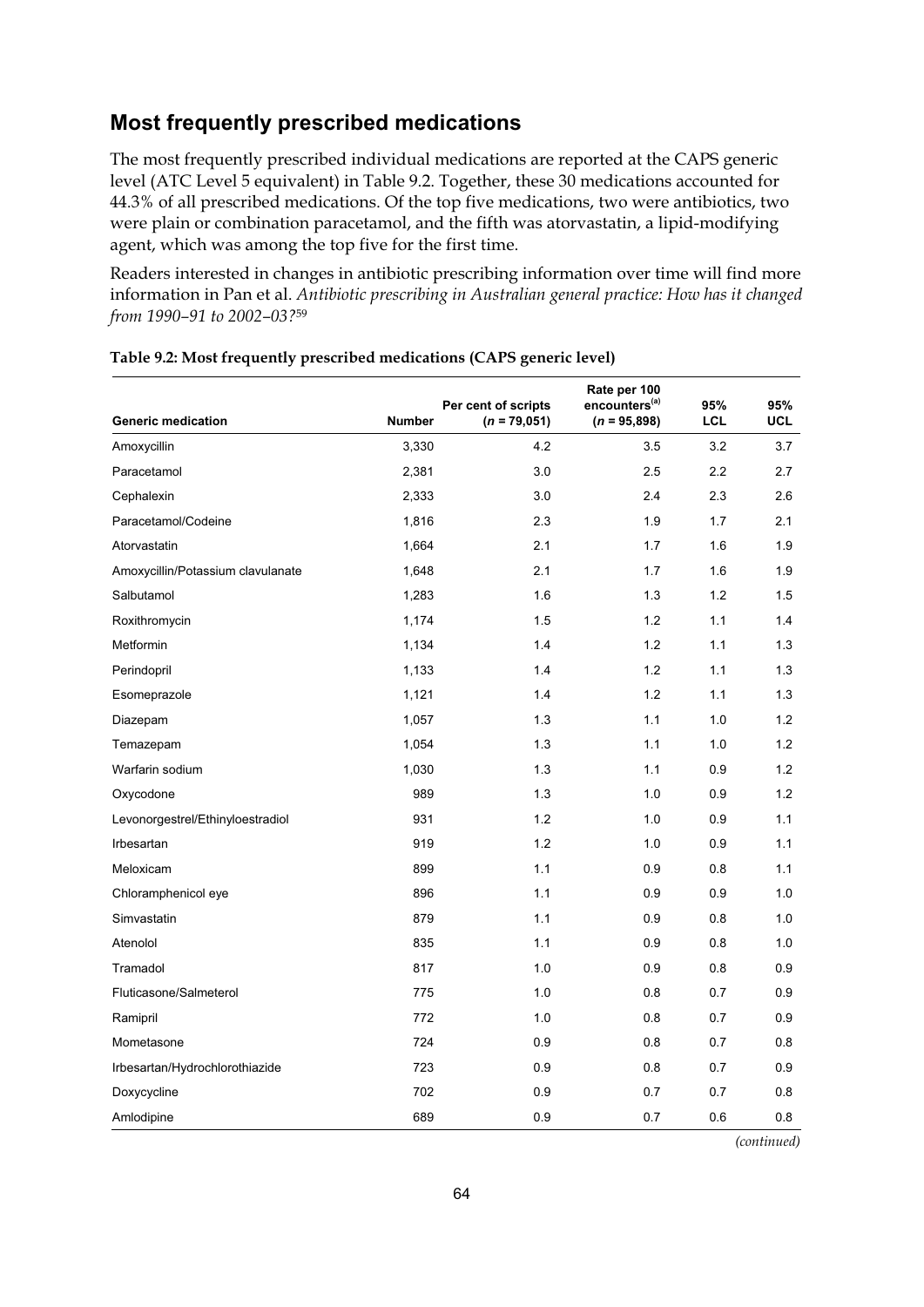| <b>Generic medication</b>           | <b>Number</b> | Per cent<br>of scripts<br>$(n = 79,051)$ | Rate per 100<br>encounters <sup>(a)</sup><br>$(n = 95,898)$ | 95%<br>LCL | 95%<br><b>UCL</b> |
|-------------------------------------|---------------|------------------------------------------|-------------------------------------------------------------|------------|-------------------|
| Betamethasone topical               | 688           | 0.9                                      | 0.7                                                         | 0.6        | 0.8               |
| Diclofenac sodium systemic          | 659           | 0.8                                      | 0.7                                                         | 0.6        | 0.8               |
| Subtotal                            | 35.053        | 44.3                                     |                                                             |            |                   |
| <b>Total prescribed medications</b> | 79.051        | 100.0                                    | 82.4                                                        | 80.3       | 84.6              |

#### **Table 9.2 (continued): Most frequently prescribed medications (CAPS generic level)**

(a) Column will not add to 100, as multiple prescriptions could be written at each encounter, and only the most frequently prescribed medications are included in this table.

*Note:* Scripts—prescriptions; LCL—lower confidence limit; UCL—upper confidence limit.

## **9.3 Medications supplied by GPs**

GPs supplied their patients with 9,702 medications in this study, at a rate of 10.1 medications per 100 encounters. At least one medication was supplied at 7.9% of encounters for 5.3% of problems**.** Table 9.3 shows the most commonly supplied medications at the CAPS generic level (ATC Level 5 equivalent), with vaccines accounting for about 70% of this group. The Papillomavirus vaccine, which was government-funded for a GP-implemented catch-up program for women aged 18–26 years, was the second most commonly supplied medication.

| <b>Generic medication</b>                            | <b>Number</b> | Per cent of<br><b>GP-supplied</b><br>$(n = 9,702)$ | Rate per 100<br>encounters <sup>(a)</sup><br>$(n = 95,898)$ | 95%<br>LCL | 95%<br><b>UCL</b> |
|------------------------------------------------------|---------------|----------------------------------------------------|-------------------------------------------------------------|------------|-------------------|
| Influenza virus vaccine                              | 1,403         | 14.5                                               | 1.5                                                         | 1.2        | 1.7               |
| Papillomavirus (HPV) vaccine                         | 917           | 9.5                                                | 1.0                                                         | 0.9        | 1.1               |
| Pneumococcal vaccine                                 | 563           | 5.8                                                | 0.6                                                         | 0.5        | 0.7               |
| Vitamin B12 (Cobalamin)                              | 350           | 3.6                                                | 0.4                                                         | 0.3        | 0.4               |
| Mumps/Measles/Rubella vaccine                        | 299           | 3.1                                                | 0.3                                                         | 0.3        | 0.4               |
| Haemophilus B vaccine                                | 255           | 2.6                                                | 0.3                                                         | 0.2        | 0.3               |
| Polio vaccine oral sabin/injection                   | 216           | 2.2                                                | 0.2                                                         | 0.2        | 0.3               |
| ADT-CDT (diphtheria-tetanus) vaccine                 | 202           | 2.1                                                | 0.2                                                         | 0.2        | 0.3               |
| Diphtheria-pertussis-tetanus-polio vaccine           | 180           | 1.9                                                | 0.2                                                         | 0.1        | 0.2               |
| Chickenpox (Varicella zoster)                        | 169           | 1.8                                                | 0.2                                                         | 0.1        | 0.2               |
| Meningitis vaccine                                   | 168           | 1.7                                                | 0.2                                                         | 0.1        | 0.2               |
| Diphtheria-pertussis-tetanus-hepatitis B vaccine     | 164           | 1.7                                                | 0.2                                                         | 0.1        | 0.2               |
| Meloxicam                                            | 161           | 1.7                                                | 0.2                                                         | 0.1        | 0.2               |
| Diphtheria-pertussis-tetanus-hep B-polio-Hib vaccine | 159           | 1.6                                                | 0.2                                                         | 0.1        | 0.2               |
| Rotavirus vaccine                                    | 139           | 1.4                                                | 0.1                                                         | 0.1        | 0.2               |
| Metoclopramide                                       | 124           | 1.3                                                | 0.1                                                         | 0.1        | 0.2               |
| Hepatitis B vaccine                                  | 116           | 1.2                                                | 0.1                                                         | 0.1        | 0.2               |
| Hepatitis A vaccine                                  | 112           | 1.2                                                | 0.1                                                         | 0.1        | 0.2               |
| Allergen treatment                                   | 102           | 1.1                                                | 0.1                                                         | 0.1        | 0.1               |

**Table 9.3: Medications most frequently supplied by GPs**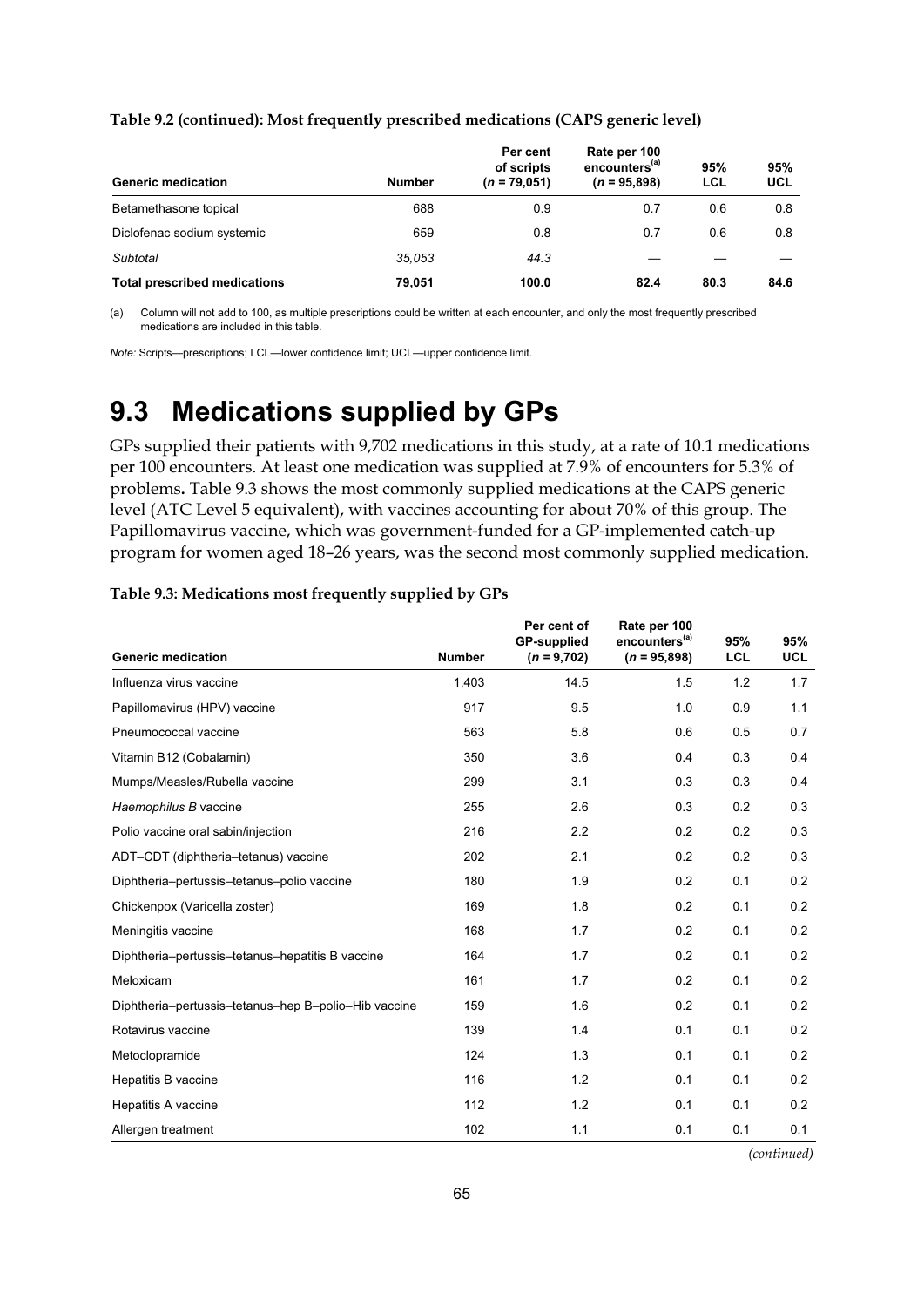|                                               |               | Per cent of<br><b>GP-supplied</b> | Rate per 100<br>encounters <sup>(a)</sup> | 95%        | 95%        |
|-----------------------------------------------|---------------|-----------------------------------|-------------------------------------------|------------|------------|
| <b>Generic medication</b>                     | <b>Number</b> | $(n = 9,702)$                     | $(n = 95,898)$                            | <b>LCL</b> | <b>UCL</b> |
| Typhoid vaccine (Salmonella typhi)            | 101           | 1.0                               | 0.1                                       | 0.1        | 0.1        |
| Hepatitis A and B vaccine                     | 90            | 0.9                               | 0.1                                       | 0.1        | 0.1        |
| Haemophilus B-hepatitis B vaccine             | 88            | 0.9                               | 0.1                                       | 0.1        | 0.1        |
| Methylprednisolone                            | 85            | 0.9                               | 0.1                                       | 0.1        | 0.1        |
| Esomeprazole                                  | 83            | 0.9                               | 0.1                                       | 0.1        | 0.1        |
| Triple antigen (diphtheria-pertussis-tetanus) | 80            | 0.8                               | 0.1                                       | 0.1        | 0.1        |
| Betamethasone systemic                        | 78            | 0.8                               | 0.1                                       | 0.1        | 0.1        |
| Hepatitis A-salmonella typhi vaccine          | 76            | 0.8                               | 0.1                                       | 0.1        | 0.1        |
| Medroxyprogesterone                           | 73            | 0.8                               | 0.1                                       | 0.1        | 0.1        |
| Lignocaine                                    | 64            | 0.7                               | 0.1                                       | 0.0        | 0.1        |
| Salbutamol                                    | 59            | 0.6                               | 0.1                                       | 0.0        | 0.1        |
| Subtotal                                      | 6,678         | 68.8                              |                                           |            |            |
| <b>Total medications supplied</b>             | 9,702         | 100.0                             | 10.1                                      | 9.5        | 10.7       |

**Table 9.3 (continued): Medications most frequently supplied by GPs** 

(a) Column will not add to 100, as multiple medications could be given at each encounter, and only the medications most frequently supplied by GPs are included.

*Note:* LCL—lower confidence limit; UCL—upper confidence limit.

## **9.4 Medications advised for over-the-counter purchase**

The GPs recorded 9,686 medications as recommended for OTC purchase, at rates of 10.1 per 100 encounters and 6.7 per 100 problems managed. At least one OTC medication was recorded as advised at 8.9% of encounters and for 6.1% of problems. Table 9.4 shows the top 30 advised medications at the CAPS generic level (ATC Level 5 equivalent). Analgesics made up almost one-third of this group.

| <b>Generic medication</b>       | <b>Number</b> | Per cent of OTC<br>$(n = 9,686)$ | Rate per 100<br>encounters <sup>(a)</sup><br>$(n = 95,898)$ | 95%<br><b>LCL</b> | 95%<br><b>UCL</b> |
|---------------------------------|---------------|----------------------------------|-------------------------------------------------------------|-------------------|-------------------|
| Paracetamol                     | 2,442         | 25.2                             | 2.6                                                         | 2.2               | 2.9               |
| Ibuprofen                       | 549           | 5.7                              | 0.6                                                         | 0.5               | 0.7               |
| Loratadine                      | 194           | 2.0                              | 0.2                                                         | 0.2               | 0.3               |
| Diclofenac topical              | 179           | 1.9                              | 0.2                                                         | 0.1               | 0.2               |
| Saline bath/solution/gargle     | 174           | 1.8                              | 0.2                                                         | 0.1               | 0.2               |
| Sodium chloride topical nasal   | 161           | 1.7                              | 0.2                                                         | 0.1               | 0.2               |
| Sodium-potassium-citric-glucose | 155           | 1.6                              | 0.2                                                         | 0.1               | 0.2               |
| Fexofenadine                    | 138           | 1.4                              | 0.1                                                         | 0.1               | 0.2               |
| Aspirin                         | 134           | 1.4                              | 0.1                                                         | 0.1               | 0.2               |

**Table 9.4: Most frequently advised over-the-counter medications**